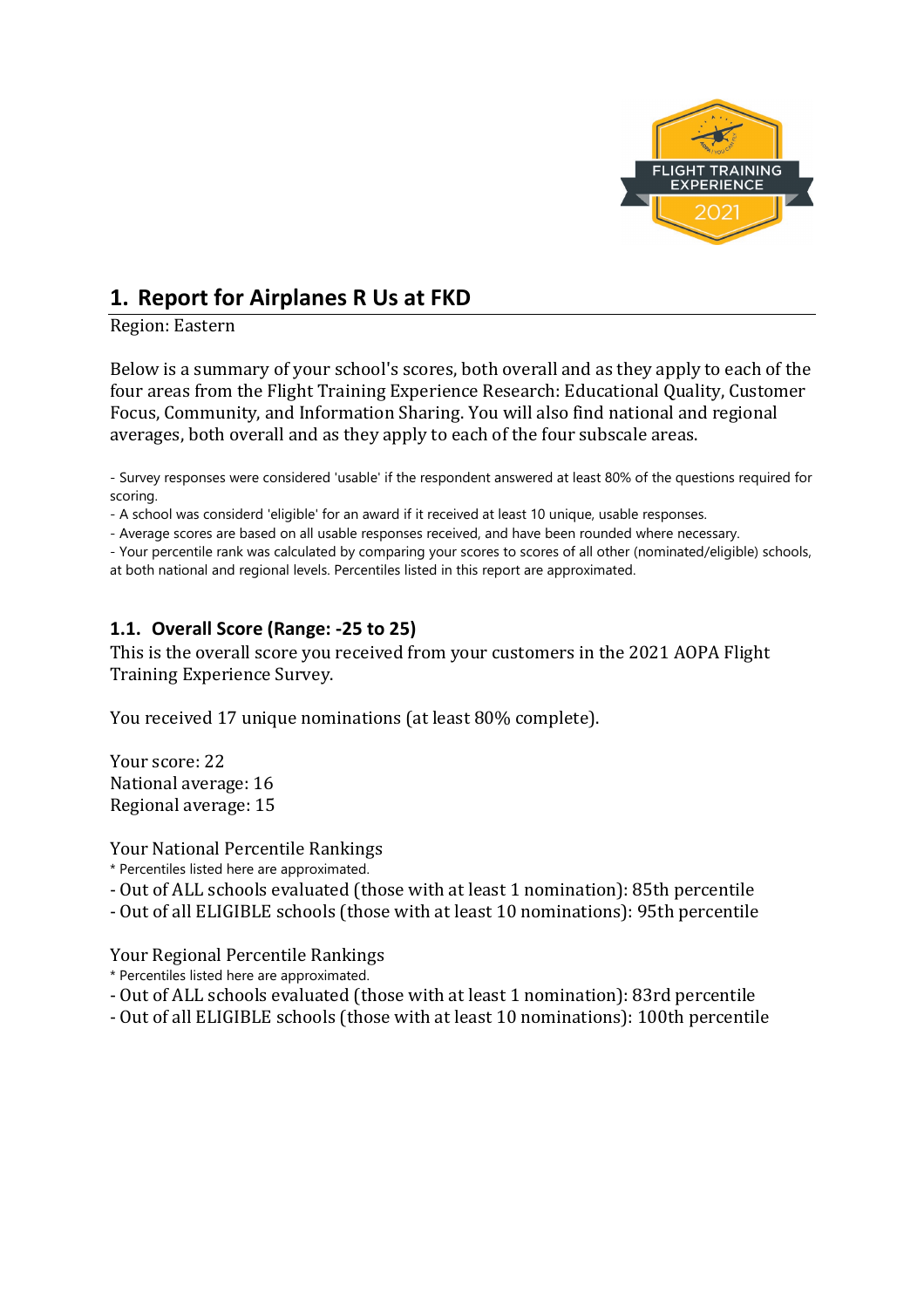The following graph shows how you compared to other schools. Your average score (across all customers who evaluated you) is marked on the graph, along with the national average (for all responses received). The boxplots reflect the distribution of all responses received, not just your own.



Distribution of scores across subscales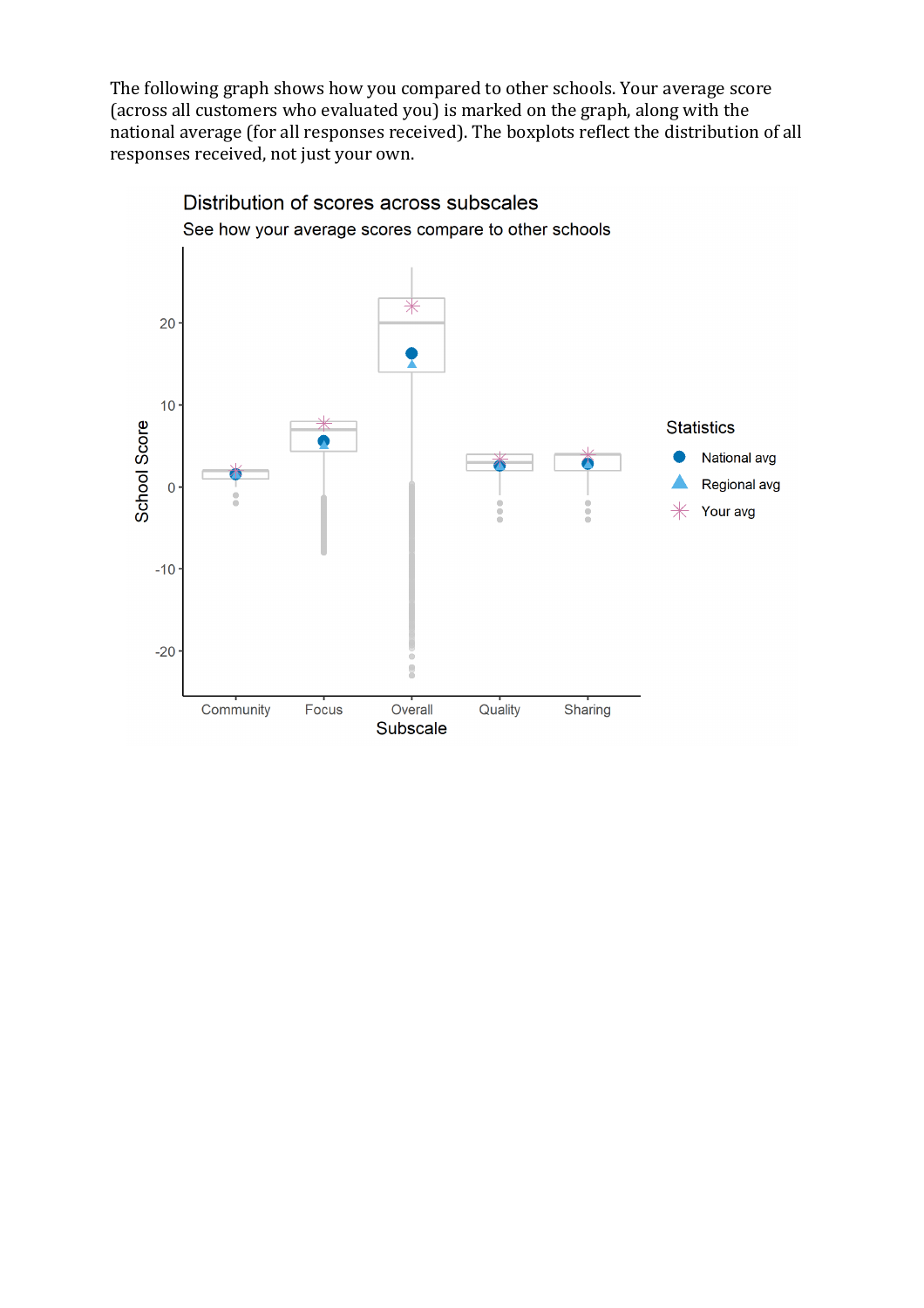## **1.2. Educational Quality Scale (Range: -8 to 8)**

This is the score you received from your customers, derived solely from the questions related to Educational Quality.

Your score: 3.4 National average: 2.6 Regional average: 2.4

| The aircraft were in good condition. |           |         |
|--------------------------------------|-----------|---------|
| Response                             | Frequency | Percent |
| [-2] Strongly disagree               |           | $0.0\%$ |
| [-1] Disagree                        |           | $0.0\%$ |
| [0] Neither agree nor disagree       |           | 8.3%    |
| [1] Agree                            |           | 8.3%    |
| [2] Strongly agree                   | 1 በ       | 83.3%   |

*My school continually ensured that my instructor was a good fit for me.* **Response Frequency Percent**

|                                | Response riequency | refleilt |
|--------------------------------|--------------------|----------|
| [-2] Strongly disagree         |                    | 0%       |
| [-1] Disagree                  |                    | 0%       |
| [0] Neither agree nor disagree |                    | 0%       |
| [1] Agree                      | 3                  | 23%      |
| [2] Strongly agree             | 10                 | 77%      |
|                                |                    |          |

### **1.3. Customer Focus Scale (Range: -6 to 6)**

This is the score you received from your customers, derived solely from the questions related to Customer Focus, including questions about the staff at your school.

Your score: 7.7 National average: 5.6 Regional average: 5

| Response                       | Frequency | <b>Percent</b> |
|--------------------------------|-----------|----------------|
| [-2] Strongly disagree         |           | $0.0\%$        |
| [-1] Disagree                  |           | $0.0\%$        |
| [0] Neither agree nor disagree |           | $0.0\%$        |
| [1] Agree                      |           | 7.7%           |
| [2] Strongly agree             | 12        | 92.3%          |

# *I felt like my flight school made efficient use of my time.*

*I believe I received a good value for the money I paid.* **Response Frequency Percent**

| [-2] Strongly disagree         | 0%    |
|--------------------------------|-------|
| [-1] Disagree                  | $0\%$ |
| [0] Neither agree nor disagree | $0\%$ |
| [1] Agree                      | 15%   |
| [2] Strongly agree             | 85%   |
|                                |       |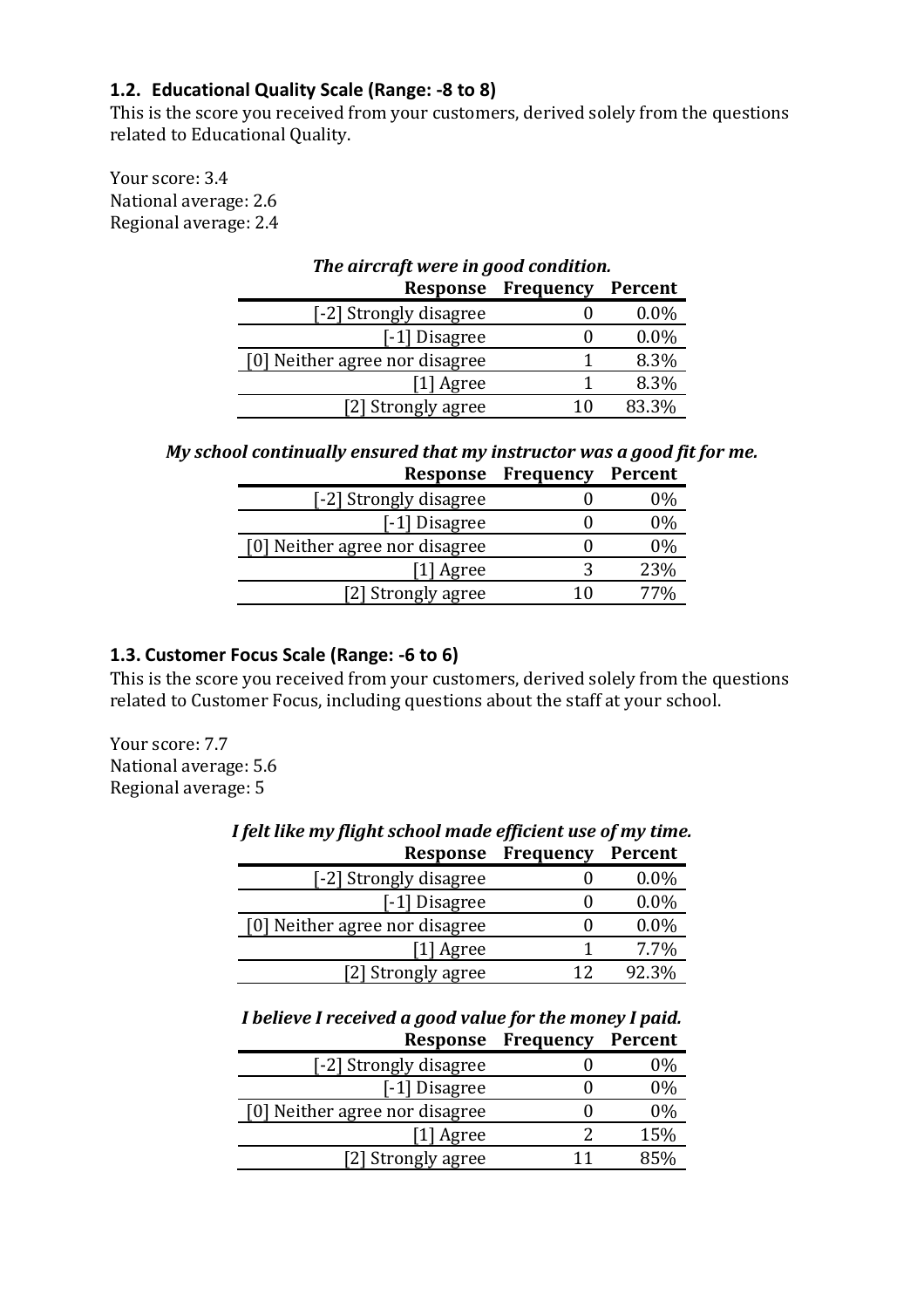| Response ricquency | I EL CENT |
|--------------------|-----------|
|                    | 0%        |
|                    | 0%        |
|                    | 0%        |
|                    | 0%        |
| 12                 | 100%      |
|                    |           |

*My school worked with me to schedule lessons at times that were convenient.* **Response Frequency Percent**

| Staff at my flight school were friendly |                   |         |
|-----------------------------------------|-------------------|---------|
| <b>Response</b>                         | Frequency         | Percent |
| [-2] Strongly disagree                  |                   | $0.0\%$ |
| [-1] Disagree                           | $\mathbf{\Omega}$ | $0.0\%$ |
| [0] Neither agree nor disagree          | 0                 | 0.0%    |
| [1] Agree                               | 1                 | 7.7%    |
| [2] Strongly agree                      | 12                | 92.3%   |
|                                         |                   |         |

## *Staff at my flight school were... supportive*

|    | <b>Percent</b> |
|----|----------------|
|    | 0%             |
|    | $0\%$          |
|    | $0\%$          |
|    | $0\%$          |
| 13 | 100%           |
|    | Frequency      |

## *Staff at my flight school were... professional*

|                   | Percent   |
|-------------------|-----------|
|                   | 0%        |
| 0                 | $0\%$     |
| 0                 | 0%        |
| $\mathbf{\Omega}$ | 0%        |
| 13                | 100%      |
|                   | Frequency |

## *Staff at my flight school were... supportive*

| Response                       | Frequency | Percent |
|--------------------------------|-----------|---------|
| [-2] Strongly disagree         |           | 0%      |
| [-1] Disagree                  |           | $0\%$   |
| [0] Neither agree nor disagree |           | $0\%$   |
| [1] Agree                      |           | 0%      |
| [2] Strongly agree             | 13        | 100%    |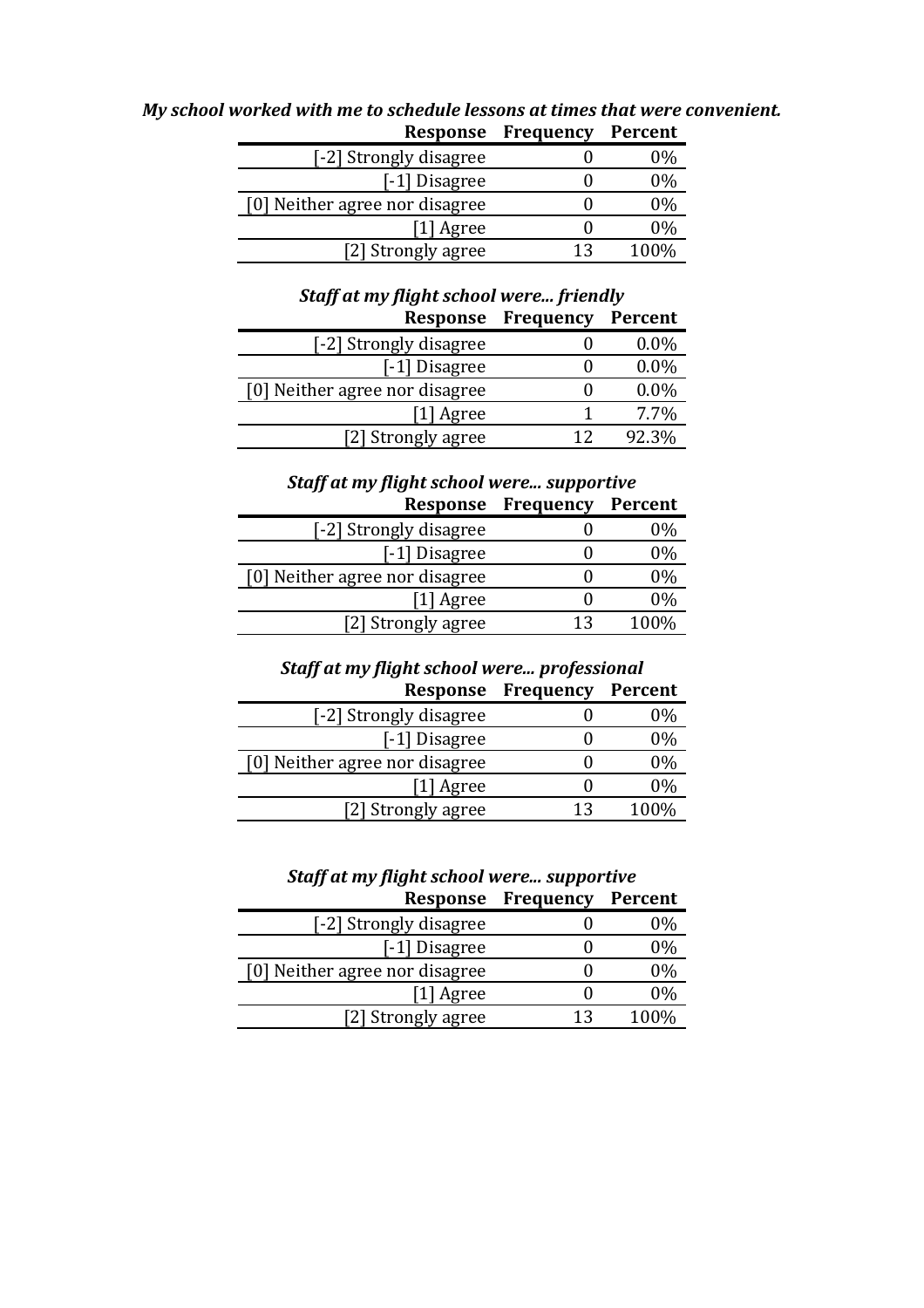| <b>Staff at my flight school were professional</b> |           |         |
|----------------------------------------------------|-----------|---------|
| <b>Response</b>                                    | Frequency | Percent |
| [-2] Strongly disagree                             |           | $0\%$   |
| [-1] Disagree                                      |           | $0\%$   |
| [0] Neither agree nor disagree                     |           | 0%      |
| [1] Agree                                          | 0         | 0%      |
| [2] Strongly agree                                 | 13        | 100%    |
|                                                    |           |         |

# *Staff at my flight school were... professional*

### **1.4. Aviation Community Scale (Range: -4 to 4)**

This is the score you received from your customers, derived solely from the questions related to Aviation Community.

Your score: 2 National average: 1.5 Regional average: 1.4

## *My school makes me feel welcome in the aviation community.* **Response Frequency Percent**

|                                | ncoponoe rrequency | .     |
|--------------------------------|--------------------|-------|
| [-2] Strongly disagree         |                    | 0%    |
| [-1] Disagree                  |                    | 0%    |
| [0] Neither agree nor disagree |                    | $0\%$ |
| [1] Agree                      |                    | 0%    |
| [2] Strongly agree             | 13                 | 100%  |
|                                |                    |       |

## **1.5. Information Sharing Scale (Range: -2 to 2)**

This is the score you received from your customers, derived solely from the questions related to Information Sharing.

Your score: 3.9 National average: 2.8 Regional average: 2.6

| My instructor uses a training syllabus I could consult: |           |         |
|---------------------------------------------------------|-----------|---------|
| Response                                                | Frequency | Percent |
| [-2] Strongly disagree                                  |           | $0.0\%$ |
| [-1] Disagree                                           |           | $0.0\%$ |
| [0] Neither agree nor disagree                          | 0         | 0.0%    |
| [1] Agree                                               |           | 7.7%    |
| [2] Strongly agree                                      |           | 92.3%   |

*I was introducted to online resources and shown how they can be used to aid my decision making (e.g., flight planning tools, weather sources, etc.)* **Response Frequency Percent**

|           | Response riequency | <u>rercent</u> |
|-----------|--------------------|----------------|
| $[-2]$ No |                    | $0\%$          |
| [2] Yes   | 13                 | 100%           |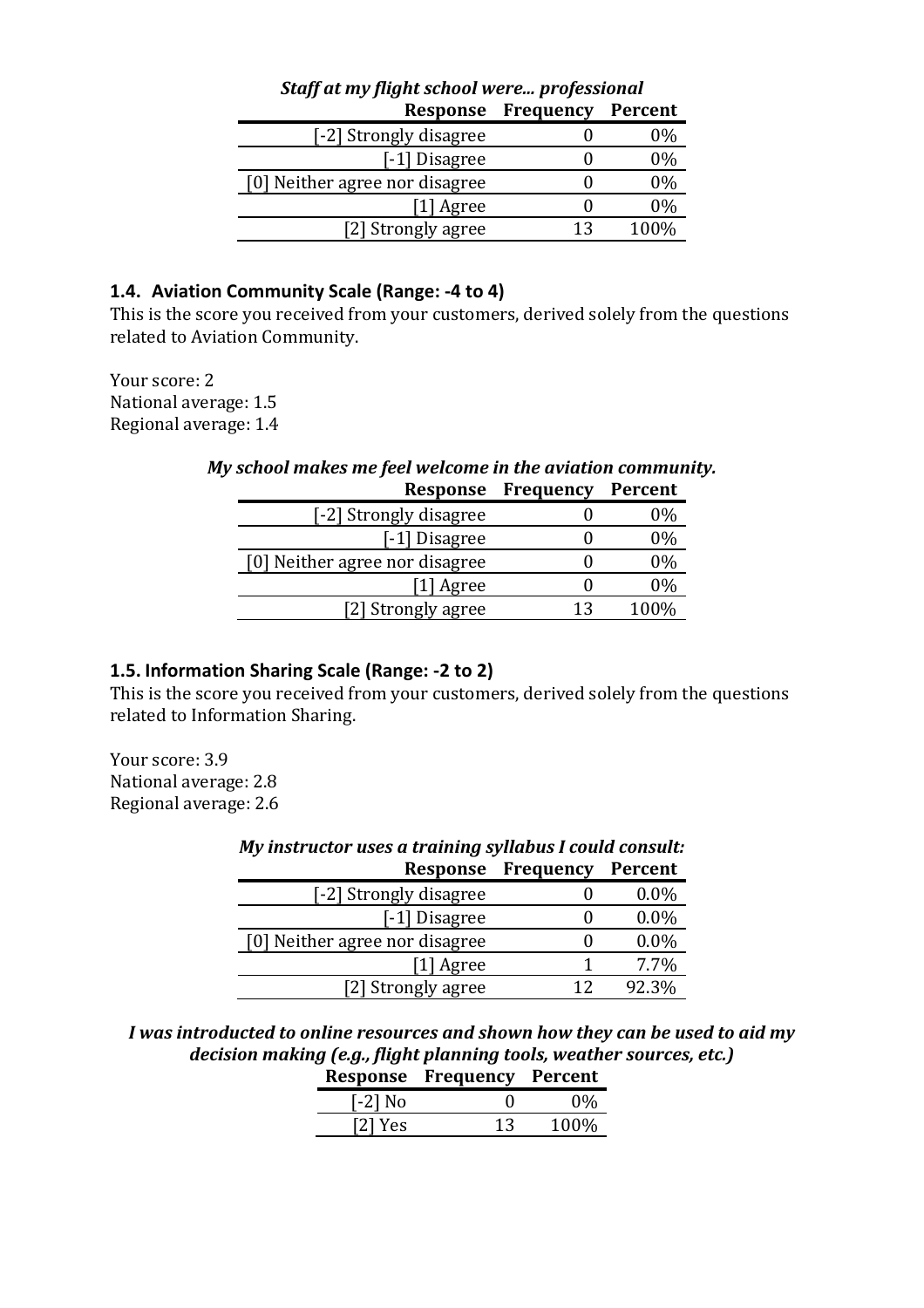## **1.6. Net Promoter Score**

The Net Promoter Score is generated by asking customers how likely they would be to recommend a given product or service - in this case, your services as a flight instructor to a friend, on an 11-point scale.

## *On a scale from 0-10, how likely are you to recommend your flight school to a friend?*

Responses to this question are then used to sort customers into one of three groups: detractors, passives, or promoters.

Detractors: Detractors are less likely to use your services again, and may not speak highly of your services to others.

Passives: Generally somewhat satisfied, passives likely won't help or hurt your business in talking to other people.

Promoters: Ideally, all of your customers would be promoters. Promoters would fly with you again in the future, and would tell others how great they think you are.

The overall Net Promoter Score is calculated by subtracting the percentage of your customers who are 'detractors' from the percentage of your customers you are 'promoters.' Thus, the overall Net Promoter Score can range from -100 to 100. For more information on the Net Promoter Score and how to interpret it, check out: https://www.medallia.com/net-promoter-score/

Overall Net Promoter Score (Range -100 to 100) Your score: 100 National average: 55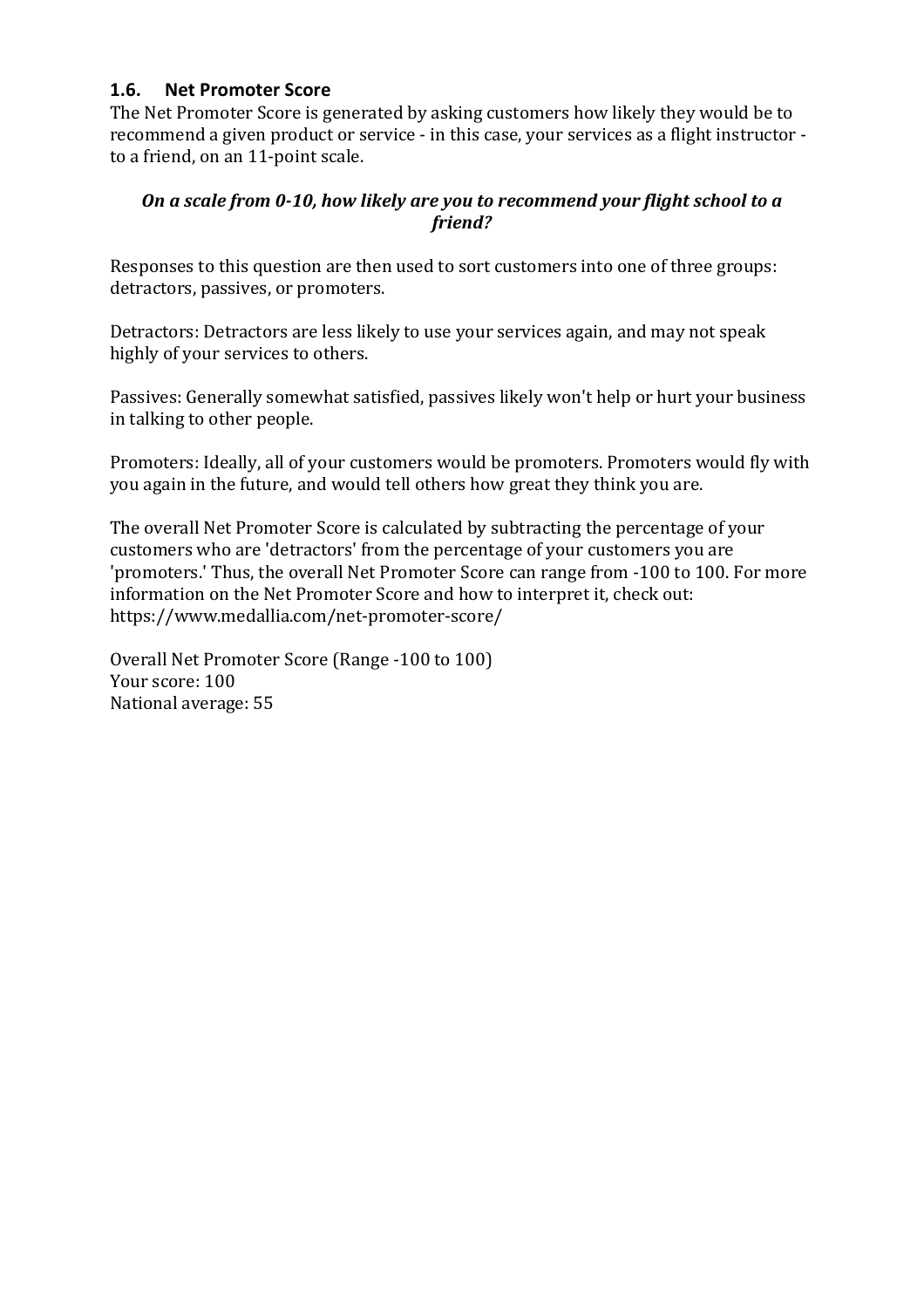The following graphs will give you more information on your Net Promoter Score.

Raw scores: Your customers' likelihood of recommending your services to a friend



Range: 0 (not at all likely) to 10 (extremely likely)



See if your customers were promoters, passives, or detractors.

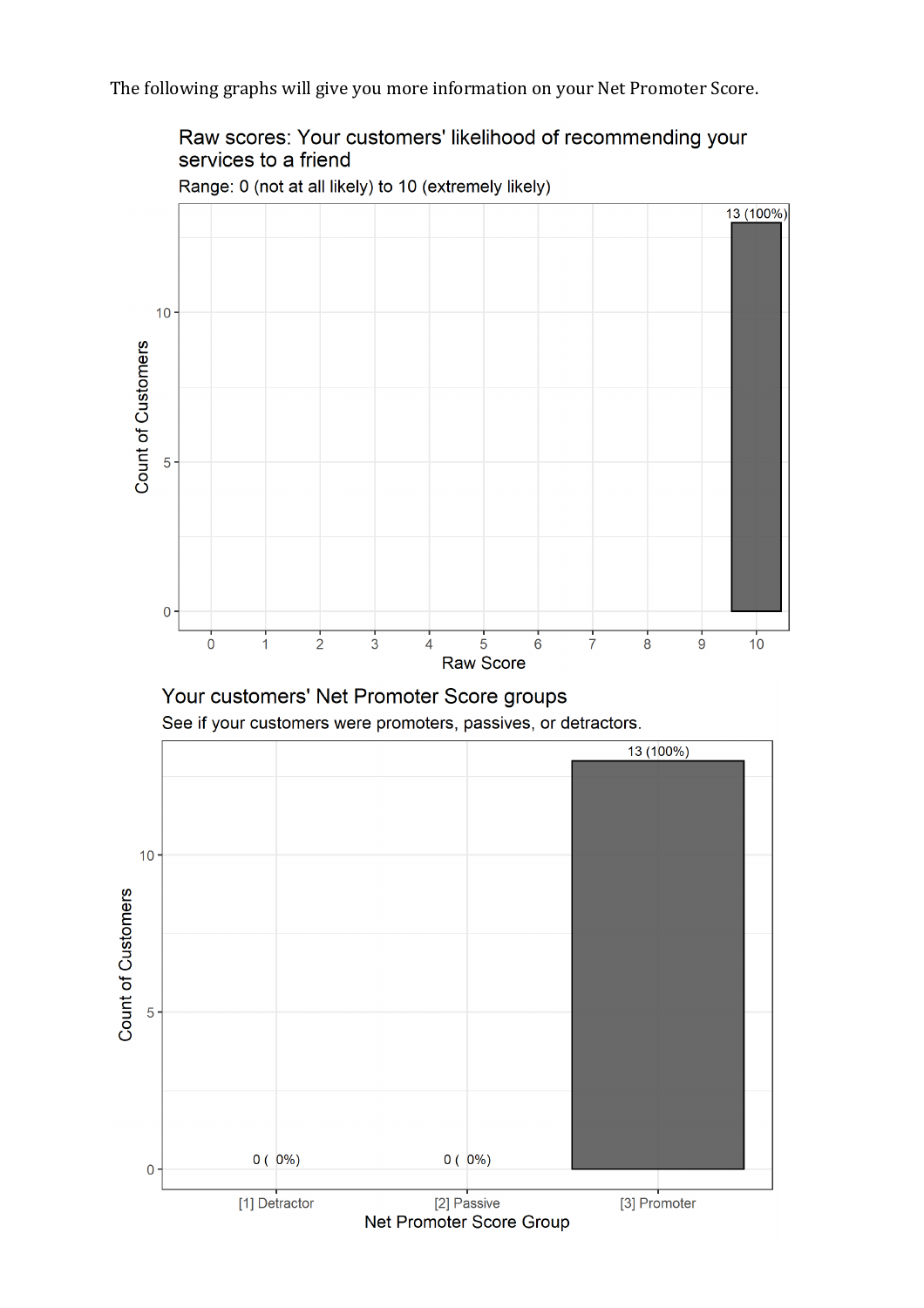

Distribution of Net Promoter Scores for all schools Range: -100 to 100

Compare your average Net Promoter Score (dashed blue line) to scores of all other nominated schools with the above graph. The grey bars represent the Net Promoter Scores for all other schools, and the solid red line is the national average.